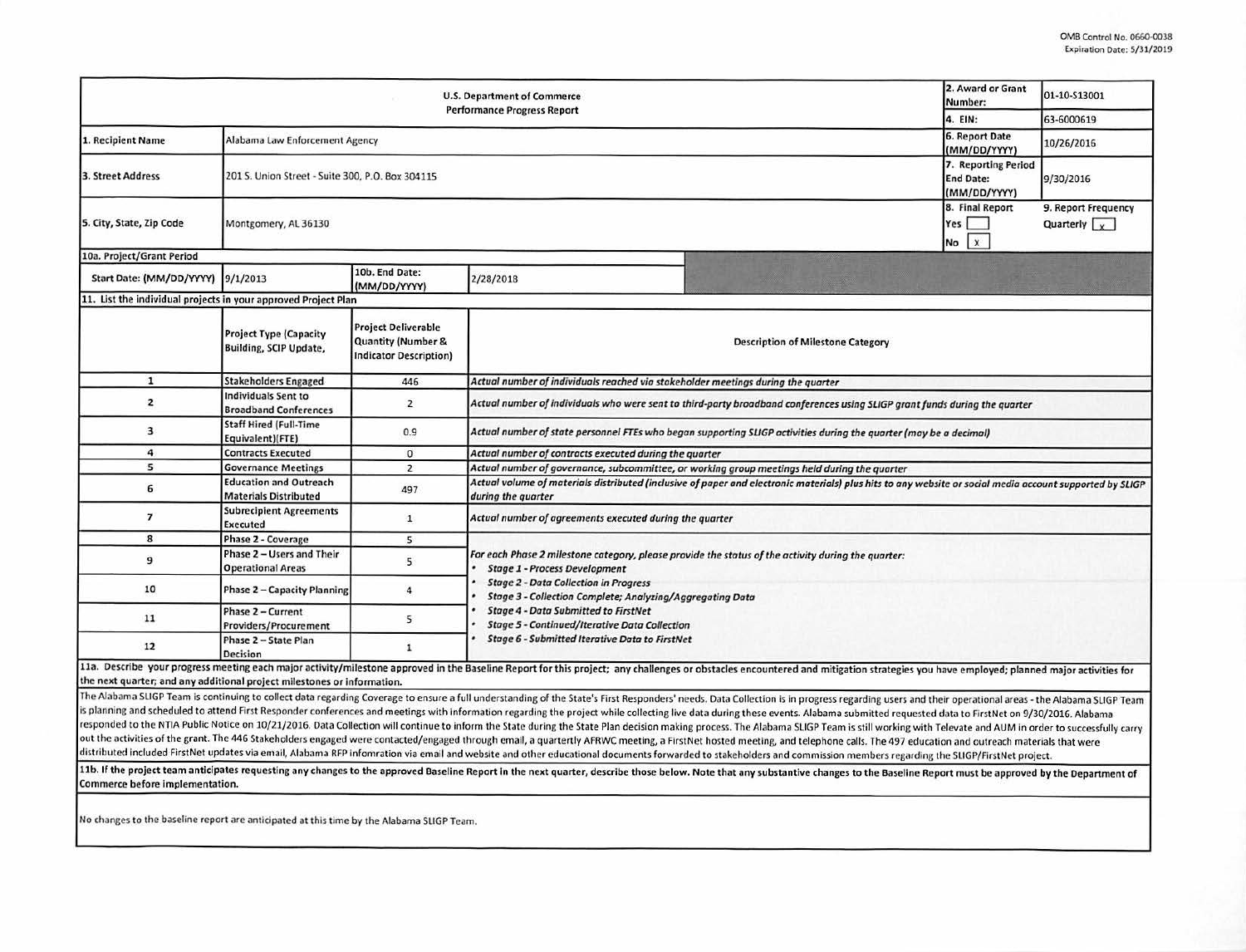11c. Provide any other information that would be useful to NTIA as it assesses this project's progress.

In previous quarters, the Alabama SLIGP Team underwent multiple personnel changes. Since these previous changes, the Alabama SLIGP Team has begun a steady work flow among team members and anticipates this continued positiv

11d. Describe any success stories or best practices you have Identified. Please **be as** speclflc as possible.

The Alabama Law Enforcement Agency hosted its first annual CIIS Users Conference where multiple Alabama SLIGP Team members were in attendance as conference staff. Many of the First Responders in attendance asked questions the project at which time, the team members answered questions, and educated the users about the importance of their participation in data collection. In some cases, individuals had no idea about the FirstNet project. This members to Introduce the project to state USffl and ask them for future partidatlon In surveys and other fonns of communication.

12. Personnel

12a. If the project is not fully staffed, describe how any lack of staffing may impact the project's time line and when the project will be fully staffed.

The Alabama SUGP Team has employed a new Project Manager (Toni Ferguson), a Project Support Assistant (Jackie Stephens) and enlisted the help of an ALEA Public Information Officer (Cpl. Jesse Thornton) as described in the Report. We believe that these staffing changes result in a complete team and no negative Impact Is anticipated.

| 12b. Staffing Table - Please include all staff that have contributed time to the project. Please do not remove individuals from this table.                                                                                    |                                             |                                                                                                                           |                                                                                                                                                      |                      |                                             |                   |                 |                                         |                                          |
|--------------------------------------------------------------------------------------------------------------------------------------------------------------------------------------------------------------------------------|---------------------------------------------|---------------------------------------------------------------------------------------------------------------------------|------------------------------------------------------------------------------------------------------------------------------------------------------|----------------------|---------------------------------------------|-------------------|-----------------|-----------------------------------------|------------------------------------------|
| Job Title                                                                                                                                                                                                                      | <b>FTEX</b>                                 |                                                                                                                           |                                                                                                                                                      |                      | <b>Project (s) Assigned</b>                 |                   |                 |                                         | Change                                   |
| <b>FirstNet SPOC</b>                                                                                                                                                                                                           | 25%                                         |                                                                                                                           | The Alabama SPOC serves as the state's Simgle Point of Contact between FirstNet and the State of Alabama                                             |                      |                                             |                   |                 |                                         |                                          |
| Program Manager                                                                                                                                                                                                                | 25%                                         |                                                                                                                           | Project Oversight and Management; Education and Outreach efforts; Budget updates; Reporting updates                                                  |                      |                                             |                   |                 |                                         |                                          |
|                                                                                                                                                                                                                                |                                             |                                                                                                                           | Assist in travel arrangements for team conference attendance; contact efforts with wireless commission; assist with meeting logistics and execution; |                      |                                             |                   |                 |                                         |                                          |
| <b>Project Support Assistant</b>                                                                                                                                                                                               | 75%                                         |                                                                                                                           | posting of infomration to websites and social media; research and other administrative projects as needed and/or required.                           |                      |                                             |                   |                 |                                         |                                          |
| <b>ALEA Deputy Secretary</b>                                                                                                                                                                                                   | 10%                                         | Assist SPOC in decision making processes of RFP release; Quarterly meeting of Alabama First Responder Wireless Commission |                                                                                                                                                      |                      |                                             |                   |                 |                                         |                                          |
| TALEA Public Information Officer I                                                                                                                                                                                             | 5%                                          | project.                                                                                                                  | Send out media releases regarding FirstNet/SLIGP related topics; Attended ALEA CJIS User Conference as staff and answered basic questions regarding  |                      |                                             |                   |                 |                                         |                                          |
| Project Manager - E & O                                                                                                                                                                                                        | 0%                                          |                                                                                                                           | <b>Education and Outreach Project Manager</b>                                                                                                        |                      |                                             |                   |                 |                                         |                                          |
| SWIC                                                                                                                                                                                                                           | 0%                                          |                                                                                                                           | <b>Project Oversight and Management</b>                                                                                                              |                      |                                             |                   |                 |                                         |                                          |
| 13. Subcontracts (Vendors and/or Subrecipients)                                                                                                                                                                                |                                             |                                                                                                                           |                                                                                                                                                      |                      |                                             |                   |                 |                                         |                                          |
| 13a. Subcontracts Table - include all subcontractors. The totals from this table must equal the "Subcontracts Total" in Question 14f.                                                                                          |                                             |                                                                                                                           |                                                                                                                                                      |                      |                                             |                   |                 |                                         |                                          |
| <b>Name</b>                                                                                                                                                                                                                    | <b>Subcontract Purpose</b>                  |                                                                                                                           | <b>Type</b><br>(Vendor/Subrec.)                                                                                                                      | RFP/RFQ Issued (Y/N) | <b>Contract</b><br><b>Executed</b><br>(Y/N) | <b>Start Date</b> | <b>End Date</b> | <b>Total Federal Funds</b><br>Allocated | <b>Total Matching Funds</b><br>Allocated |
|                                                                                                                                                                                                                                |                                             |                                                                                                                           |                                                                                                                                                      |                      |                                             |                   |                 |                                         |                                          |
| Televate                                                                                                                                                                                                                       | <b>SLIGP Support and Data Collection</b>    |                                                                                                                           | l Contractor                                                                                                                                         |                      |                                             | 10/1/2015         | 9/30/2017       | \$500,000.00                            | \$0.00                                   |
| Curtis Nail                                                                                                                                                                                                                    | Project Managemnt - Governance and Planning |                                                                                                                           | <b>Contractor</b>                                                                                                                                    | Y                    | Y                                           | 4/16/2014         | 9/8/2016        | \$152,432.00                            | \$0.00                                   |
|                                                                                                                                                                                                                                |                                             |                                                                                                                           |                                                                                                                                                      |                      |                                             |                   |                 |                                         |                                          |
| 13b. Describe any challenges encountered with vendors and/or subrecipients.                                                                                                                                                    |                                             |                                                                                                                           |                                                                                                                                                      |                      |                                             |                   |                 |                                         |                                          |
| Total funds allocated to Televate adjusted to match contrat cap. Remaining contracutal funds dedicated to education/outreach and related program management with Auburn Univeristy Montgomery. Curtis Nail is no longer emplye |                                             |                                                                                                                           |                                                                                                                                                      |                      |                                             |                   |                 |                                         |                                          |